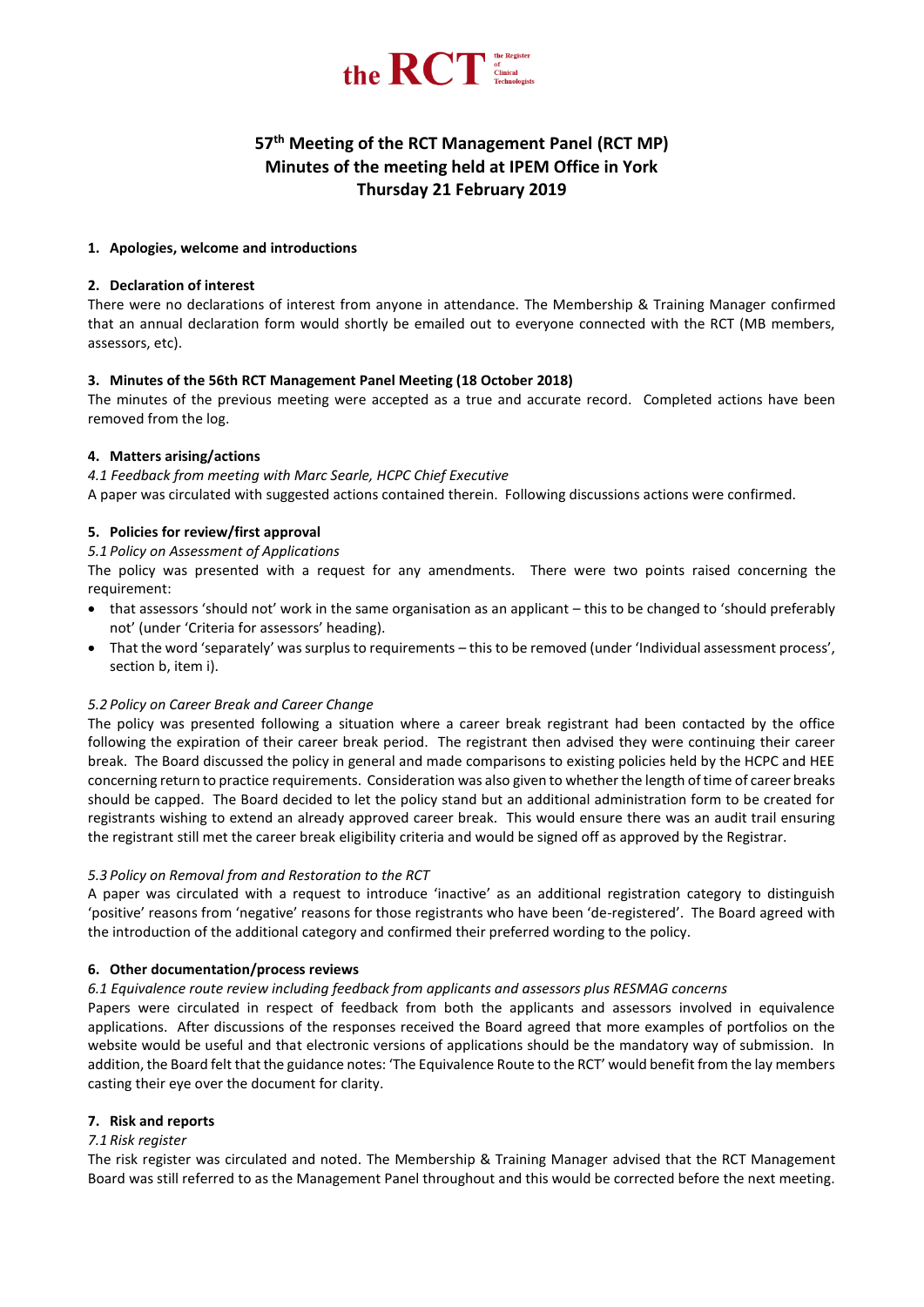

## *7.2 Report on registrant numbers and characteristics*

A paper was presented showing the latest registrant numbers and characteristics. The Board was advised that the negative figure (-159) was partly made up of 132 registrants lapsing after the renewal deadline.

This prompted a discussion about introducing mandatory payments by direct debit due to the number of people who had contacted the office after the deadline asking to be reinstated. After much discussion, the Board agreed to a campaign of communications through this year advising that mandatory DD payment was being introduced and encouragement to sign up to this method of payment this year ready for the 1 January 2020 renewals. Mandatory DDs would take effect for the renewals due on 1 January 2021 with no exceptions other than those registrants without a UK bank account.

## **8. Strategy to increase registrant numbers (standing item)**

The agreement to mandatory DD payments was seen as a strategy to reduce the number of registrants lapsing after 31 January each year.

Other points raised under this item included:

- Communications to registrants about our direction of travel in respect of statutory regulation might encourage retention and also new applications should existing registrants share the information.
- Contacting Heads of Departments via the Communities of Interest to encourage their clinical technologists apply to the RCT.
- Target Trust Lead Healthcare Scientists similar to HoDs.
- Consider the impact of statutory regulation on the risk register.

#### **9. Fitness to practise issues**

#### *9.1 Fitness to practise cases*

The Board were updated on current FtP cases of which there are currently 3.

### *9.2 PCC meeting and training*

The next meeting and training session would take place in October/November this year. An additional lay person is being sought to add to the PCC membership.

#### **10. Professional Standards Authority and Accredited Registers Collaborative business**

*10.1 Funded research programmes stipulating AHCS registration*

The Registrar gave background to this item relating to funding being offered via NIHR where applicants would only be considered if they were registered on the HCPC or on the AHCS. Discussions with the new Registrar of the RCCP would be undertaken before approaches are made to the AHCS.

#### **11. Public safety considerations (standing item)**

Neither of the lay members had anything to highlight at this time.

#### **12. Terms of office (standing item for February meetings)**

The terms of office were discussed in light of 5members of the Board who are due to come to the end of their current term on 1 September this year:

Registrar Assistant Registrar ART Representative Registrant Representative IHEEM Representative

There will need to be a re-election process for both the Registrar and Assistant Registrar roles. Both ART and IHEEM will be contacted for confirmation of their representatives to continue. The registrant representative is one year into their second three-year term and will advise, by April, whether they intend to continue.

Another ART Representative had recently tendered his resignation from the Board with immediate effect due to workload.